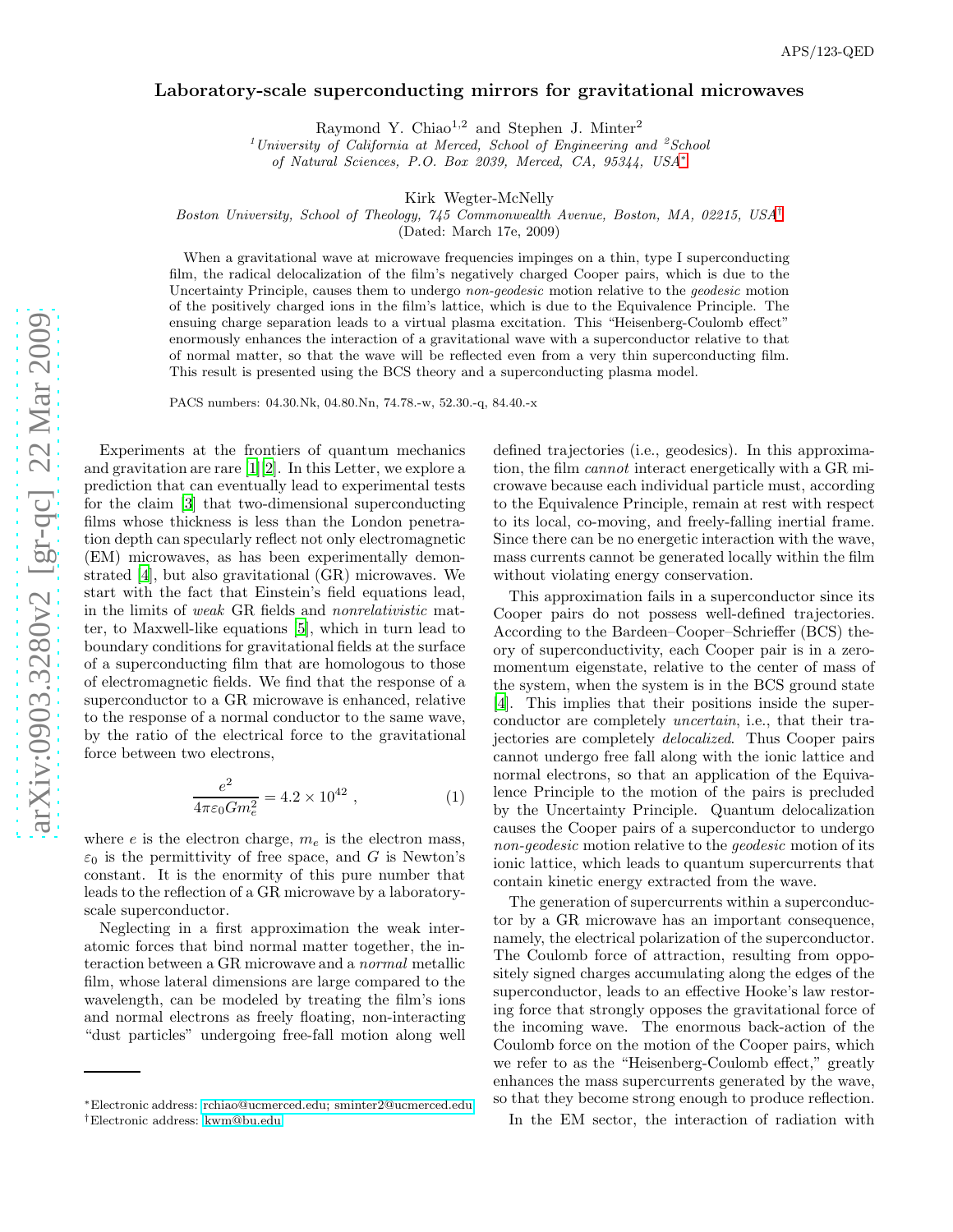a film having large lateral dimensions compared to the wavelength and a sufficiently small thickness  $d$  can be modeled using "lumped-circuit" concepts such as resistance, inductance, etc., of an infinitesimal square element of the film. In the case of a film with an arbitrary, frequency-dependent complex conductivity  $\sigma(\omega)$  =  $\sigma_1(\omega) + i\sigma_2(\omega)$ , the reflectivity R is given by [\[3](#page-3-2)]

<span id="page-1-0"></span>
$$
\mathcal{R} = \left\{ \left( 1 + \frac{\sigma_1}{\sigma_1^2 + \sigma_2^2} \frac{2}{Z_0 d} \right)^2 + \left( \frac{\sigma_2}{\sigma_1^2 + \sigma_2^2} \frac{2}{Z_0 d} \right)^2 \right\}^{-1},\tag{2}
$$

where  $Z_0$  is the EM characteristic impedance of free space.

Consider now a superconducting film whose thickness d is much smaller than the coherence length  $\xi_0$  and the London penetration depth  $\lambda_L$  of the material. As Tinkham has noted [\[4\]](#page-3-3), the dissipative part of the conductivity of such a film  $\sigma_{1s}$  goes exponentially to zero as  $T \to 0$ in response to a driving wave whose quanta carry energies less than  $\hbar \omega_{\rm gap} = 2\Delta(0) \approx 3.5 k_BT_c$ , where  $\Delta(0)$  (henceforward abbreviated as  $\Delta$ ) is the gap energy per electron of the BCS theory at  $T = 0$ . This exponential suppression is due to the "freezing out" of the film's normal electrons through the Boltzmann factor  $\exp(-\Delta/k_BT)$  as  $T \to 0$ . On the other hand, the film's non-dissipative conductivity  $\sigma_{2s}$  rises asymptotically to some finite value in the same limit [\[4\]](#page-3-3). The behavior of  $\sigma_{2s}$  is due to the film's inductive reactance  $X_L$ , which in turn arises from its inductance (per square element of the film)  $L$  – according to the relations  $X_{\text{L}} = 1/(\sigma_{2s}d) = \omega L$ .

For a superconducting film at temperatures sufficiently near  $T = 0$  and for frequencies lower than  $\omega_{\rm gap}$ , the ohmic dissipation of the film will be exponentially suppressed by the Boltzmann factor, so that one can, to a good approximation, set  $\sigma_{1s} = 0$  and rewrite [\(2\)](#page-1-0), as well as identify the "roll-off" frequency  $\omega_r$  (at which the reflectivity  $\mathcal{R}_s$ drops to 50%), as

<span id="page-1-4"></span>
$$
\mathcal{R}_{\rm s} = \left\{ 1 + \left( 2 \frac{X_{\rm L}}{Z_0} \right)^2 \right\}^{-1} \quad \text{and} \quad \omega_{\rm r} = \frac{Z_0}{2L} \ . \tag{3}
$$

The inductance  $L$  of the film has two parts: a magnetic part  $L<sub>m</sub>$  due to the magnetic fields created by the electrical supercurrents carried by the Cooper pairs, and a kinetic part  $L_k$  due to the Cooper pairs' inertial mass, by which they oppose the accelerating force of the exter-nal electric field [\[4](#page-3-3)]. We have shown that  $L<sub>m</sub>$  is negligible compared to  $L_k$  for a superconducting film, so that  $L \approx L_{\rm k}$  [\[3,](#page-3-2) Appendix A].

The BCS relation between the imaginary part of a superconducting film's complex conductivity  $\sigma_{2s}$  (when T  $\ll T_c$  and  $\omega \ll \omega_{\rm gap}$ ) and the film's normal conductivity  $\sigma_{\rm n}$ , as well as the Drude expression for the film's normal conductivity  $\sigma_{\rm n}$  [\[3,](#page-3-2) footnote 14], then lead to the following expression for the film's inductance:

<span id="page-1-1"></span>
$$
L_{\mathbf{k}} = \frac{1}{\omega \sigma_{2\mathbf{s}} d} = \frac{1}{d^2} \cdot \frac{\hbar v_{\mathbf{F}}}{\pi \Delta} \cdot \frac{m_{\mathbf{e}}}{n_{\mathbf{e}} e^2} , \qquad (4)
$$

where  $v_F$  is the Fermi velocity and  $n_e$  is the number density of electrons. The  $1/d^2$  factor in [\(4\)](#page-1-1) indicates a inverse-square dependence on the film's thickness, whereas the presence of  $\hbar v_{\rm F}/\pi\Delta \equiv \xi_0$  implies a linear dependence on the coherence length. The  $m_e/(n_e e^2)$  term is related to the plasma frequency  $\omega_{\rm p}$ .

In the limit of  $\omega \ll \omega_{\rm p}$ , the plasma skin depth  $\delta_{\rm p}$  is given by

<span id="page-1-5"></span>
$$
\delta_{\rm p} = \frac{c}{\omega_{\rm p}} = \sqrt{\frac{m_{\rm e}}{\mu_0 n_{\rm e} e^2}} \,,\tag{5}
$$

which is identical to the London penetration depth  $\lambda_{\text{L}}$ . Since  $L_{k} = \mu_{0} l_{k}$ , where  $l_{k}$  is the characteristic length scale associated with the film's kinetic inductance, it follows that

<span id="page-1-6"></span>
$$
l_{\mathbf{k}} = \xi_0 \left(\delta_{\mathbf{p}}/d\right)^2 \tag{6}
$$

The roll-off frequency  $\omega_r$  then becomes

$$
\omega_{\rm r} = Z_0/(2L) = c/(2l_{\rm k}) \ . \tag{7}
$$

In the case of an EM wave with frequency  $\omega$  and a superconducting film at temperatures sufficiently near  $T = 0$ , the possibility of specular reflection depends only on the ratio of the speed of light  $c$  to the kinetic inductance length scale  $l_k$ . For a superconducting film made of lead used in [\[4](#page-3-3)],  $l_k \approx 30 \mu m$  and  $\omega_r \approx 2\pi \times (840 \text{ GHz}).$ 

Let us now turn to the case of incident GR waves on these films. Wald [\[5](#page-3-4), Section 4.4] has introduced a useful approximation scheme that leads to a Maxwell-like representation of the Einstein equations of general relativity. The resulting equations describe the coupling of weak GR fields to nonrelativistic matter and lead to a wave equation for GR waves analogous to the standard wave equation for EM waves. In the asymptotically flat spacetime coordinate system of a distant inertial observer and in SI units, the four Maxwell-like equations are

<span id="page-1-3"></span>
$$
\nabla \cdot \mathbf{E}_{\mathbf{G}} = -\frac{\rho_{\mathbf{G}}}{\varepsilon_{\mathbf{G}}} \tag{8a}
$$

$$
\nabla \times \mathbf{E}_{\mathbf{G}} = -\frac{\partial \mathbf{B}_{\mathbf{G}}}{\partial t}
$$
 (8b)

<span id="page-1-2"></span>
$$
\nabla \cdot \mathbf{B}_{\mathbf{G}} = 0 \tag{8c}
$$

$$
\nabla \times \mathbf{B}_{\mathbf{G}} = \mu_{\mathbf{G}} \left( -\mathbf{j}_{\mathbf{G}} + \varepsilon_{\mathbf{G}} \frac{\partial \mathbf{E}_{\mathbf{G}}}{\partial t} \right) , \qquad (8d)
$$

where the gravitational analog of the electric permittivity of free space is  $\varepsilon_G = 1/(4\pi G) = 1.2 \times 10^9$  SI units and the gravitational analog of the magnetic permeability of free space is  $\mu_G = 4\pi G/c^2 = 9.3 \times 10^{-27}$  SI units.

The field  $\mathbf{E}_{\text{G}}$  in these equations is the *gravito*-electric field, which is to be identified with the local acceleration **g** of a test particle produced by the mass density  $\rho_{\rm G}$ , in the Newtonian limit of general relativity. The field  $B<sub>G</sub>$  is the *gravito*-magnetic field produced by the mass current density  $\mathbf{j}_{\mathbf{G}}$  and by the gravitational analog of the Maxwell displacement current density  $\varepsilon_{\rm G}\partial\mathbf{E}_{\rm G}/\partial t$  of the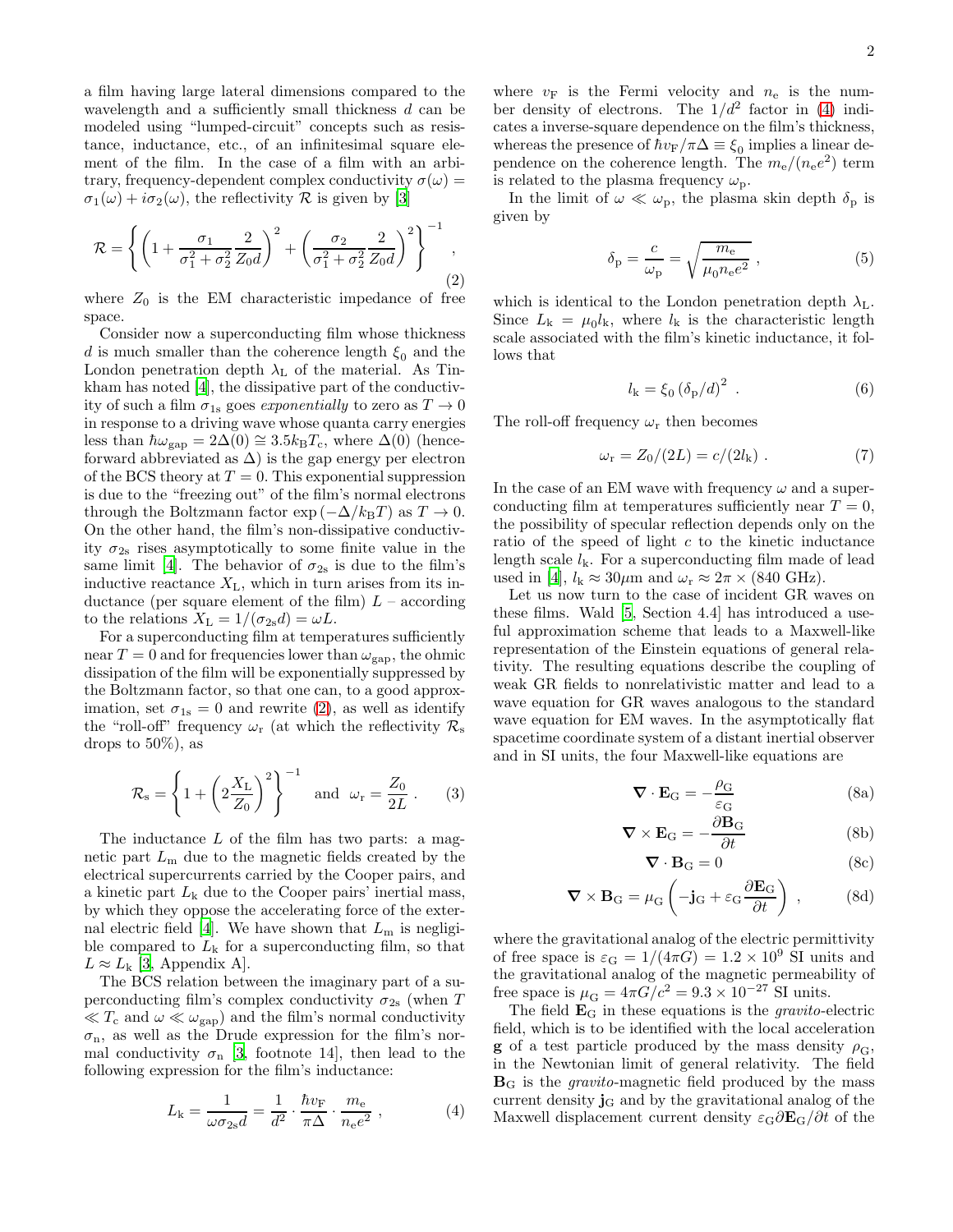Ampere-like law [\(8d\)](#page-1-2). This magnetic-like field is a timedependent generalization of the Lense-Thirring field of general relativity.

An important property that follows from [\(8\)](#page-1-3) is the gravitational characteristic impedance of free space [\[3](#page-3-2)]:

$$
Z_{\rm G} = \sqrt{\mu_{\rm G}/\varepsilon_{\rm G}} = \mu_{\rm G} c = 2.8 \times 10^{-18} \text{ SI units.}
$$
 (9)

This quantity is a characteristic of the vacuum and is independent of any of the properties of matter per se, i.e., it is a property of spacetime itself. As with  $Z_0$  in the EM sector,  $Z_G$  will play a central role in all GR radiation coupling problems. The impedance of any material object needs to be much smaller than this extremely small quantity before the object can reflect any significant portion of an incident GR wave. In other words, conditions must be highly unfavorable for dissipation into heat.

Since a given Cooper pair carries both mass and charge, a tidal, quadrupolar pattern of mass and electrical supercurrents will be induced inside a superconducting film by an incident GR microwave, from the perspective of a local, freely falling observer who is near the surface of the film and who is located anywhere other than at the film's center of mass. For weak GR wave amplitudes, the mass supercurrents will be describable by the linear relationship

<span id="page-2-0"></span>
$$
\mathbf{j}_{\mathrm{G}}(\omega) = \sigma_{\mathrm{s,G}}(\omega) \mathbf{E}_{\mathrm{G-inside}}(\omega) , \qquad (10)
$$

where  $\mathbf{j}_{\mathbf{G}}(\omega)$  is the mass supercurrent density at frequency  $\omega$ ,  $\sigma_{s,G}(\omega) = \sigma_{1s,G}(\omega) + i\sigma_{2s,G}(\omega)$  is the complex mass-current conductivity of the film at the frequency  $\omega$  in its linear response to the fields of the incident GR wave, and  $\mathbf{E}_{\text{G-inside}}(\omega)$  is the driving gravito-electric field inside the film at frequency  $\omega$ .

On the basis of (a) the similarity of the Maxwell and the Maxwell-like equations, (b) the identicality of the boundary conditions that follow from these equations, and (c) the linearity of [\(10\)](#page-2-0), we are led to the following two expressions in the GR sector for the reflectivity and the roll-off frequency, which are analogous to [\(3\)](#page-1-4) in the EM sector:

$$
\mathcal{R}_{\rm G} = \left\{ 1 + \left( 2 \frac{X_{\rm L,G}}{Z_{\rm G}} \right)^2 \right\}^{-1} \quad \text{and} \quad \omega_{\rm r,G} = \frac{Z_{\rm G}}{2L_{\rm G}} \ . \tag{11}
$$

As in the EM case, we can neglect the contribution of the gravito-magnetic inductance  $L_{\text{m,G}}$  to the overall gravitational inductance  $L_G$  [\[3,](#page-3-2) Appendix A], so that  $L_G \approx L_{k,G} = \mu_G l_{k,G}$ . Then the roll-off frequency  $\omega_{\rm r,G} = c/(2l_{\rm k,G})$  depends, as before, on the ratio of the speed of light  $c$  to a single length scale – in this case, the *gravitational* kinetic inductance length scale  $l_{k,G}$ .

For the moment, let us assume that the coupling of Cooper pairs to a GR wave depends *solely* on the gravitational mass  $2m<sub>e</sub>$  of the Cooper pairs, i.e., that their electrical charge 2e is irrelevant to the gravitational plasma skin depth and thus to the gravitational kinetic inductance length scale. This is tantamount to treating the

Cooper pairs as if they were electrically neutral particles. We can then obtain the "gravitational" version of the kinetic inductance length scale  $l_{k,G}$  by making the replacement  $e^2/4\pi\varepsilon_0 \to Gm_e^2$  in [\(5\)](#page-1-5) and [\(6\)](#page-1-6), which leads to

<span id="page-2-5"></span>
$$
l_{k,G} = \xi_0 \left( \delta_{p,G} / d \right)^2 , \qquad (12)
$$

where the "gravitational" plasma skin depth  $\delta_{p,G}$  is given by

<span id="page-2-6"></span>
$$
\delta_{\rm p,G} = \sqrt{\frac{1}{\mu_{\rm G} n_{\rm e} m_{\rm e}}} \,. \tag{13}
$$

This expression for  $\delta_{p,G}$  leads to an astronomically large kinetic inductance length scale  $l_{k,G}$  on the order of  $10^{36}$ m for the superconducting lead films used in [\[4](#page-3-3)], which would appear to preclude any possibility of laboratoryscale GR-microwave reflection. But this analysis is flawed, for it ignores the "Heisenberg-Coulomb effect," i.e., the enormous Coulomb forces within the film due to the electrical charge of its delocalized Cooper pairs.

A quantum treatment of the motion of the Cooper pairs begins with the probability current density j in nonrelativistic quantum mechanics, which is given by

<span id="page-2-1"></span>
$$
\mathbf{j} = \frac{\hbar}{2mi} (\psi^* \nabla \psi - \psi \nabla \psi^*) , \qquad (14)
$$

where  $m$  is the mass of the nonrelativistic particle whose current is being calculated (here  $m = 2m_e$ ) and  $\psi$  is the wavefunction of the system (here the Cooper pair's "condensate wavefunction"). Following DeWitt [\[6\]](#page-3-5), we use the minimal coupling rule for the momentum operator

<span id="page-2-2"></span>
$$
\mathbf{p} \to \mathbf{p} - q\mathbf{A} - m\mathbf{h} \,, \tag{15}
$$

where  $q = 2e$ ,  $m = 2m_e$ , **A** is the electromagnetic vector potential, and h is the gravitational vector potential [\[6\]](#page-3-5).

In the case of a superconducting film before the arrival of a GR microwave, its Cooper pairs will be in a zeromomentum eigenstate where  $\psi$  is constant. According to the quantum adiabatic theorem and first-order perturbation theory, this wavefunction must remain unchanged to lowest order by any radiative perturbations arising from either A or h after the arrival of a wave whose frequency is less than the BCS gap frequency. Defining the quantum velocity field induced by a GR wave as  $\mathbf{v} = \mathbf{j}/(\psi^* \psi)$ , it then follows from [\(14\)](#page-2-1) and [\(15\)](#page-2-2) that

<span id="page-2-4"></span>
$$
\mathbf{v} = -\frac{q}{m}\mathbf{A} - \mathbf{h} \tag{16}
$$

By the radiation-gauge choice where  $\mathbf{E} = -\partial \mathbf{A}/\partial t$  and  $\mathbf{E_G} = -\partial \mathbf{h}/\partial t$ , the mass current density source term in the Ampere-like law of the Maxwell-like equations [\(8d\)](#page-1-2) becomes, upon taking a time derivative of the above equation and assuming a common  $exp(-i\omega t)$  time dependence for all fields,

<span id="page-2-3"></span>
$$
\mathbf{j}_{\mathrm{G}} = i\frac{n}{\omega} \left( q\mathbf{E} + m\mathbf{E}_{\mathrm{G}} \right) . \tag{17}
$$